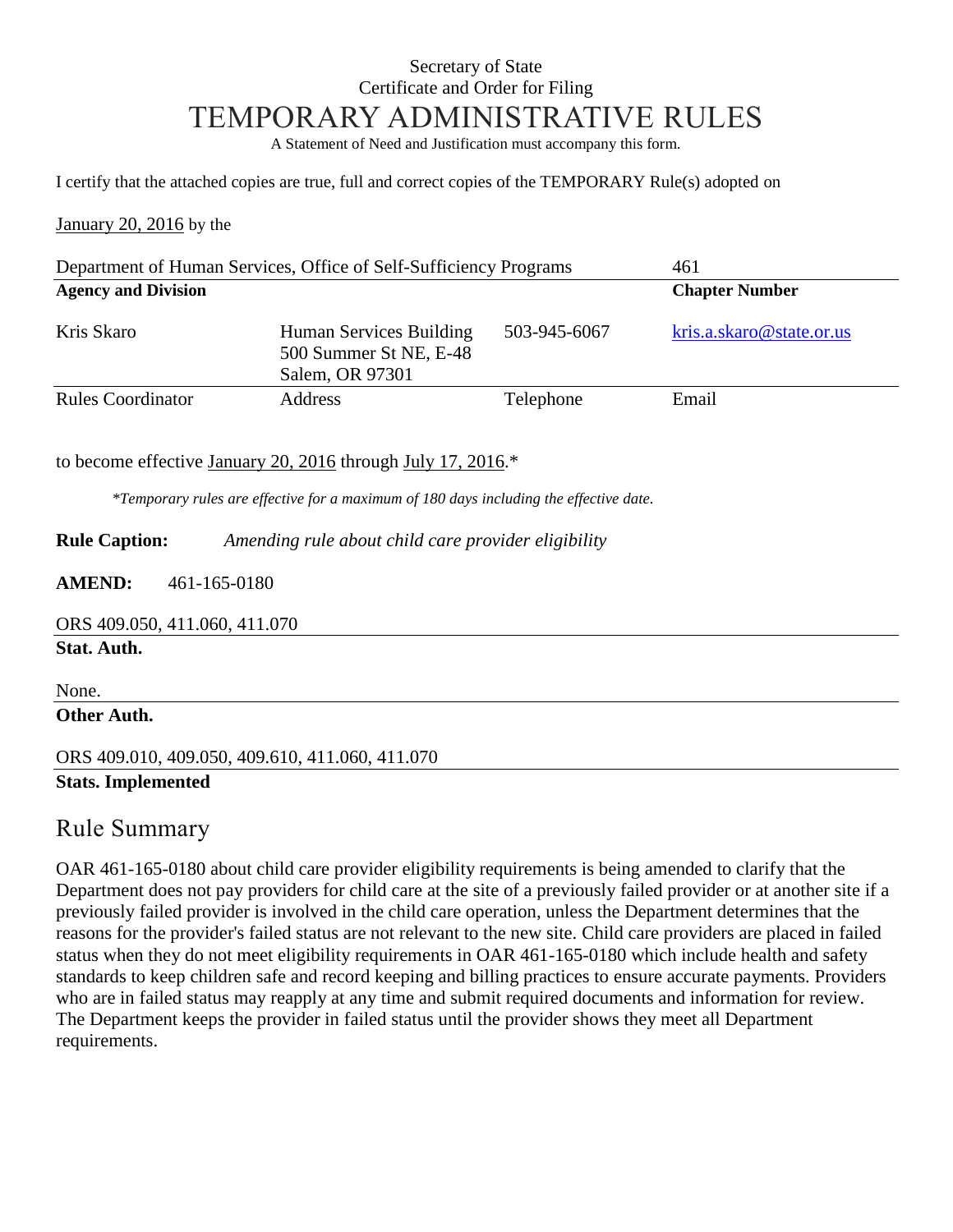## Secretary of State STATEMENT OF NEED AND JUSTIFICATION

A Certificate and Order for Filing Temporary Administrative Rules must accompany this form.

| Department of Human Service, Office of Self-Sufficiency Programs |                                                     | 461                   |  |
|------------------------------------------------------------------|-----------------------------------------------------|-----------------------|--|
| <b>Agency and Division</b>                                       |                                                     | <b>Chapter Number</b> |  |
| In the Matter of:                                                | Temporary amendment of OAR 461-165-0180             |                       |  |
| <b>Rule Caption:</b>                                             | Amending rule about child care provider eligibility |                       |  |
|                                                                  |                                                     |                       |  |

## Need for the Rules

OAR 461-165-0180 needs to be amended to clarify that providers in failed status cannot simply transfer their business to a new owner or move to another location and continue receiving child care payments despite being in failed status for failure to comply with provider requirements. The amendment makes that clarification.

## Documents Relied Upon

None.

# Justification of Temporary Rules

The Department finds that failure to act promptly by amending OAR 461-165-0180 will result in serious prejudice to the public interest, the Department, and children receiving care from Department-approved child care providers. The Department needs to proceed by temporary rule because a child care provider who is associated with a provider or location that was previously in failed status raises concerns about that provider's ability to meet the Department's health and safety requirements for child care providers. The public, the Department, and children receiving care from Department-approved child care providers will immediately benefit if the rule is clear that previously failed child care providers may not provide child care simply by applying under a different business name, position title, or new location. This ensures that the Department is meeting its obligation to ensure that child care subsidized by the Department is only provided by caregivers who are able to meet all eligibility requirements.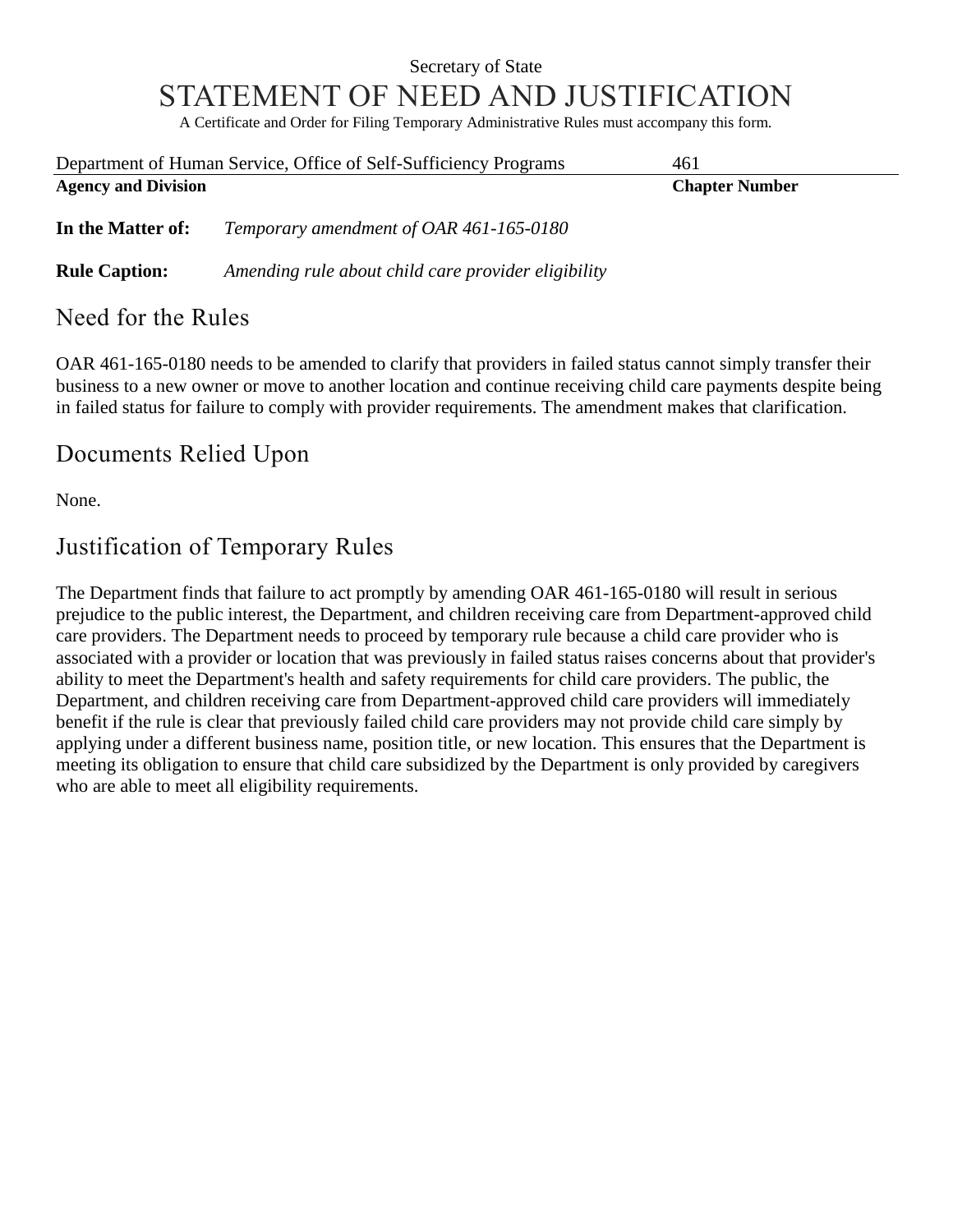#### 461-165-0180 Eff. 6-30-15 Temp. Eff. 1-20-16 through 7-17-16 Eligibility of Child Care Providers

- (1) The Department must approve a child care provider to receive payment for child care if information available to the Department provides no basis for denying eligibility unless the Department determines, following a preliminary or final fitness determination (see OAR 407-007-0320) or Child Protective Service (CPS) records checks, that the provider or other *subject individual* (see OAR 407-007-0210(30)(a)(A), (B), (F), (I), and (P)) is not eligible for payment.
- (2) Ineligibility for payment may result from any of the following:
	- (a) A finding of "denied". A provider may be denied under OAR 461-165-0410 and 461-165-0420. If, after conducting a weighing test as described in OAR 407-007- 0210, the Department finds substantial risk to the health or safety of a *child* (see OAR 461-001-0000) in the care of the provider, the provider must be denied and is ineligible for payment. A provider who has been denied has the right to a hearing under OAR 407-007-0330.
	- (b) A finding of "failed". A provider may be failed if the Department determines, based on a specific eligibility requirement and evidence, that a provider does not meet the eligibility requirements of this rule. While the provider is in failed status:
		- (A) The Department does not pay any other child care provider for child care at the failed provider's site.
		- (B) The Department does not pay a child care provider at another site if the failed provider is involved in the child care operation unless the Department determines that the reasons the provider is in failed status are not relevant to the new site.
	- (c) A provider with a status of "failed" may reapply at any time by providing the required documents and information to the Department for review.
	- (cd) The Department has referred an overpayment against the provider for collection and the claim is unsatisfied.
- (3) The provider must submit a completed Child Care Provider Listing Form (DHS 7494) to the Department within 30 calendar days from the date the Department issues the listing form to the client. The provider and each individual identified under section (4) of this rule must complete and sign the authorization for a records check through the Criminal History (CH) record system maintained by the Oregon State Police (OSP), Federal Bureau of Investigation (FBI), and the Child Protective Service (CPS) record system maintained by the Department and, if necessary, an authorization to release information and fingerprint cards. The provider, each individual described in section (4) of this rule,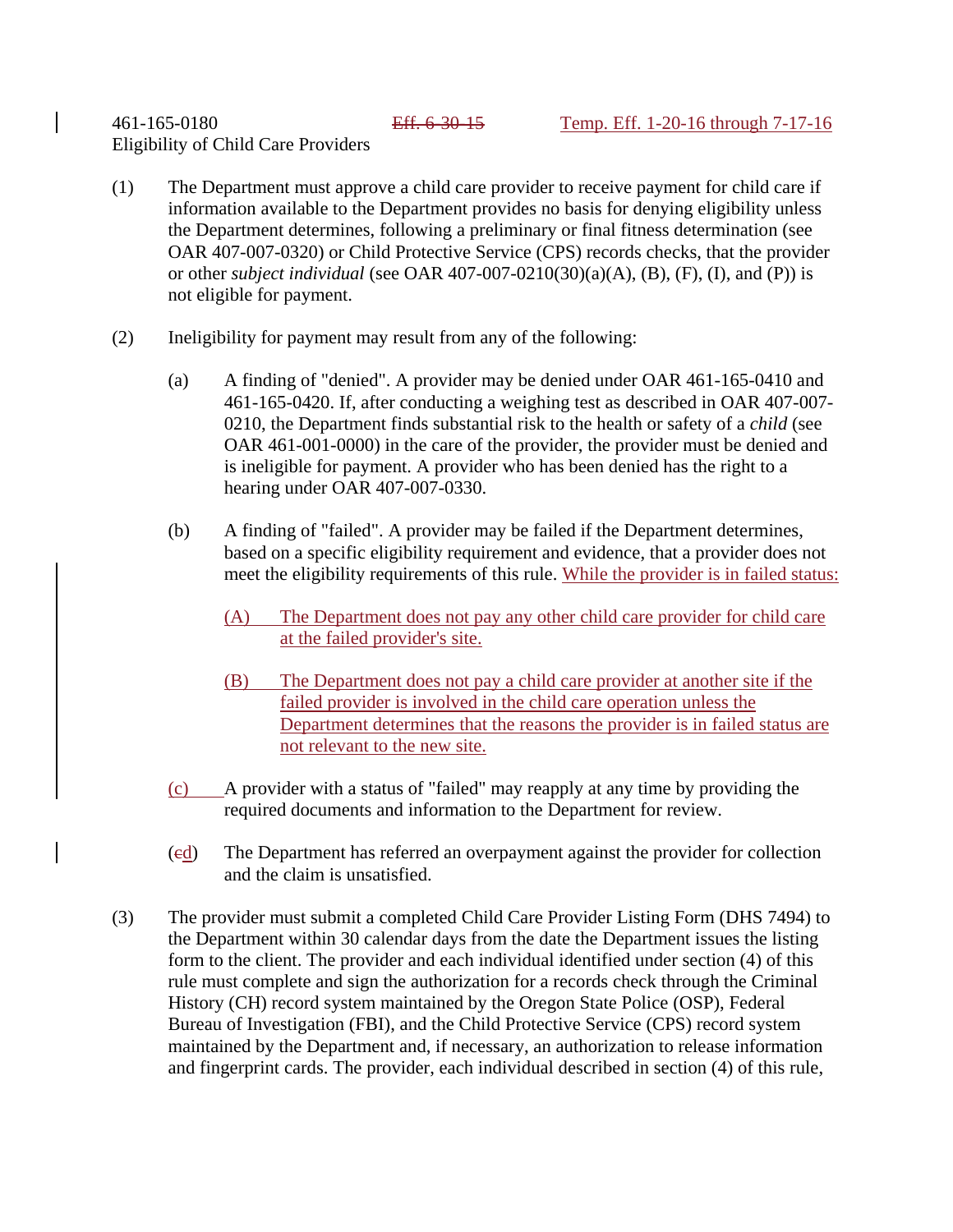and each *subject individual* described in OAR 407-007-0210(30)(a)(A), (B), (F), (I) or (P) must fully disclose all requested information as part of the records check.

- (4) This rule also establishes additional requirements for the following individuals:
	- (a) The site director of an exempt child care facility and each employee of the facility who may have unsupervised access to a *child* in care.
	- (b) The child care provider and each individual the provider uses to supervise a *child* in his or her absence.
	- (c) In the case of a provider who provides care for a *child* in the provider's home--
		- (A) Each individual 16 years of age or older who lives in the provider's home; and
		- (B) Each individual who visits the home of the provider during the hours care is provided and may have unsupervised access to a *child* in care.
- (5) To receive payment or authorization for payment, the provider must meet the requirements of either subsection (a) or (b) of this section:
	- (a) Currently be certified or registered with the Office of Child Care (OCC) of the Oregon Department of Education (ODE) under OAR 414-205-0000 to 414-205- 0170, 414-300-0000 to 414-300-0440, or 414-350-0000 to 414-350-0250 unless legally exempt, and be in compliance with the applicable rules. The provider must also complete the Department's listing process and be approved by the Department.
	- (b) If legally exempt from being certified or registered with the OCC, complete the Department's background check process and be approved by the Department.
- (6) Each individual described in section (4) of this rule must:
	- (a) Allow the Department to conduct a national criminal history records check through the Oregon State Police and the Federal Bureau of Investigation as specified in OAR 407-007-0250.
	- (b) Provide, in a manner specified by the Department, information required to conduct CH, FBI, OSP, and CPS records checks and determine whether the provider meets health and safety requirements.
	- (c) Have a history of behavior that indicates no substantial risk to the health or safety of a *child* in the care of the provider.
- (7) Each provider must: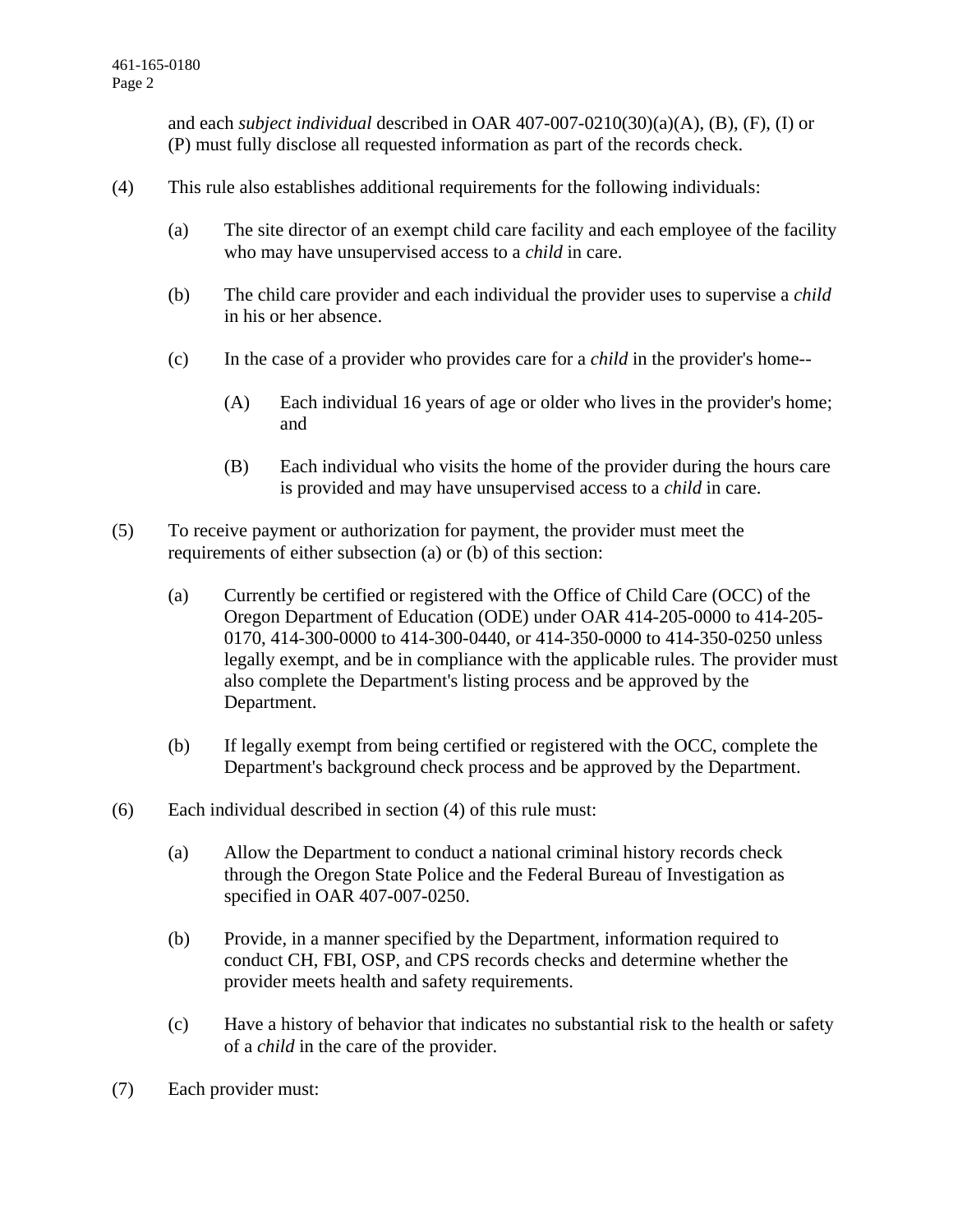- (a) Obtain written approval from their certifier or certifier's supervisor if the provider is also certified as a foster parent.
- (b) Be 18 years of age or older and in such physical and mental health as will not affect adversely the ability to meet the needs of safety, health, and well-being of a *child* in care.
- (c) Not be in the same *filing group* (see OAR 461-110-0350) as the *child* cared for and cannot be the *parent* (see OAR 461-001-0000) of a *child* in the *filing group*.
- (d) Allow the Department to inspect the site of care while child care is provided.
- (e) Keep daily attendance records showing the arrival and departure times for each *child* in care and billing records for each *child* receiving child care benefits from the Department. The provider must keep written records of any attendance that is not able to be recorded in the Child Care Billing and Attendance Tracking (CCBAT) system. These written records must be retained for a minimum of 12 months and provided to the Department upon request.
- (f) Be the individual or facility listed as providing the child care. The provider may only use someone else to supervise a *child* on a temporary basis if the person was included on the most current listing form and the provider notifies the Department's Direct Pay Unit.
- (g) Not bill a Department client for an amount collected by the Department to recover an overpayment or an amount paid by the Department to a creditor of the provider because of a lien, garnishment, or other legal process.
- (h) Report to the Department's Direct Pay Unit within five days of occurrence:
	- (A) Any arrest or conviction of any *subject individual* or individual described in section (4) of this rule.
	- (B) Any involvement of any *subject individual* or individual described in section (4) of this rule with CPS or any other agencies providing child or adult protective services.
	- (C) Any change to the provider's name or address including any location where care is provided.
	- (D) The addition of any *subject individual* or individual described in section (4) of this rule.
	- (E) Any reason the provider no longer meets the requirements under this rule.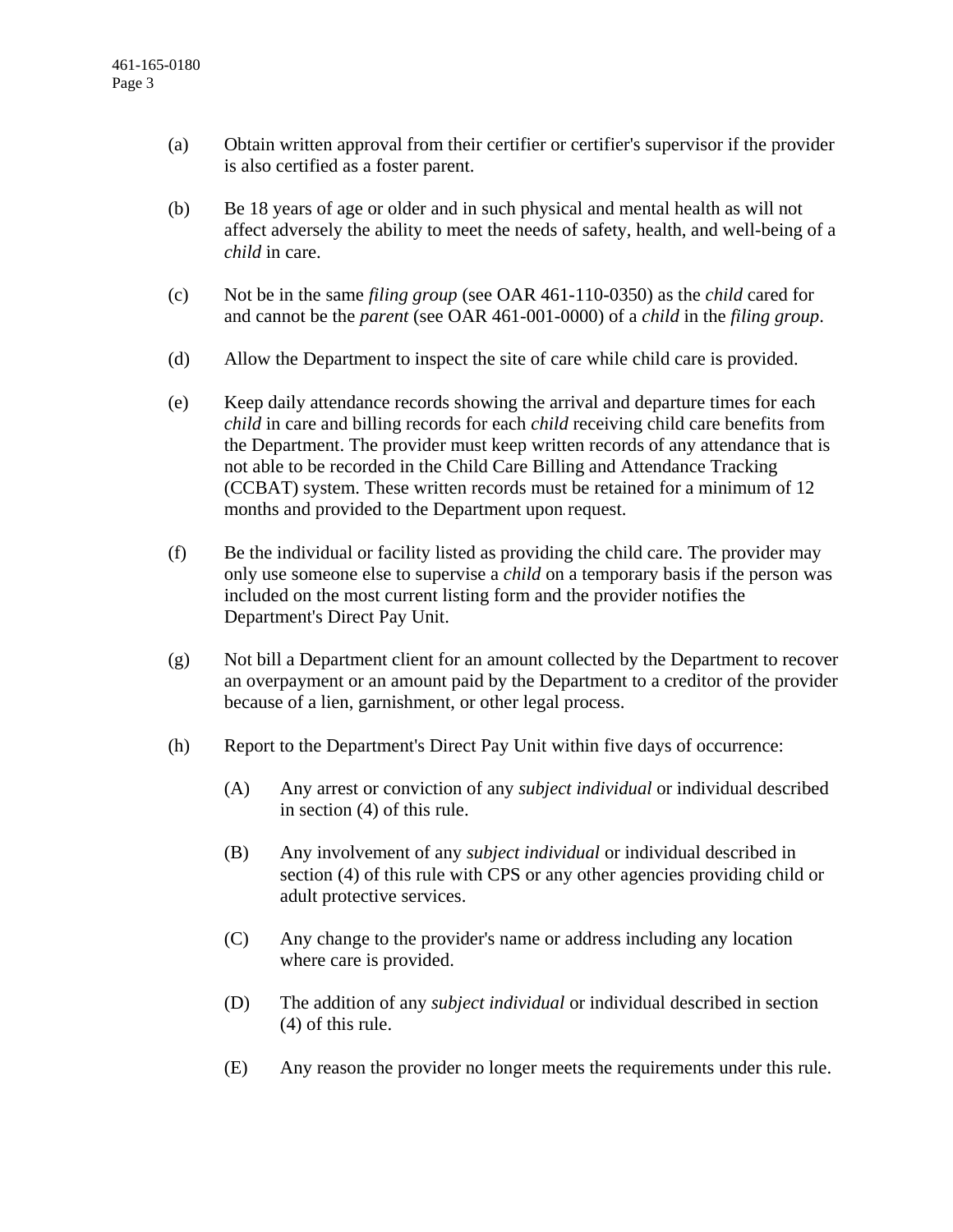- (i) Report suspected child abuse of any *child* in his or her care to CPS or a law enforcement agency.
- (j) Supervise each *child* in care at all times.
- (k) Prevent any individual who behaves in a manner that may harm children from having access to a *child* in the care of the provider. This includes anyone *under the influence* (see section (11) of this rule).
- (L) Allow the custodial parent of a *child* in his or her care to have immediate access to the *child* at all times.
- (m) Inform a parent of the need to obtain immunizations for a *child*.
- (n) Take reasonable steps to protect a *child* in his or her care from the spread of infectious diseases.
- (o) Ensure that the home or facility where care is provided meets all of the following standards:
	- (A) Each floor level used by a *child* has two usable exits to the outdoors (a sliding door or window that can be used to evacuate a *child* is considered a usable exit). If a second floor is used for child care, the provider must have a written plan for evacuating occupants in the event of an emergency.
	- (B) The home or facility has safe drinking water.
	- (C) The home or facility has a working smoke detector on each floor level and in any area where a *child* naps.
	- (D) Each fireplace, space heater, electrical outlet, wood stove, stairway, pool, pond, and any other hazard has a barrier to protect a *child*. Gates and enclosures have the Juvenile Products Manufacturers Association (JPMA) certification seal to ensure safety.
	- (E) Any firearm, ammunition, and other items that may be dangerous to children, including but not limited to alcohol, inhalants, tobacco and ecigarette products, matches and lighters, any legally prescribed or overthe-counter medicine, cleaning supplies, paint, plastic bags, and poisonous and toxic materials are kept in a secure place out of a child's reach.
	- (F) The building, grounds, any toy, equipment, and furniture are maintained in a clean, sanitary, and hazard-free condition.
	- (G) The home or facility has a telephone in operating condition.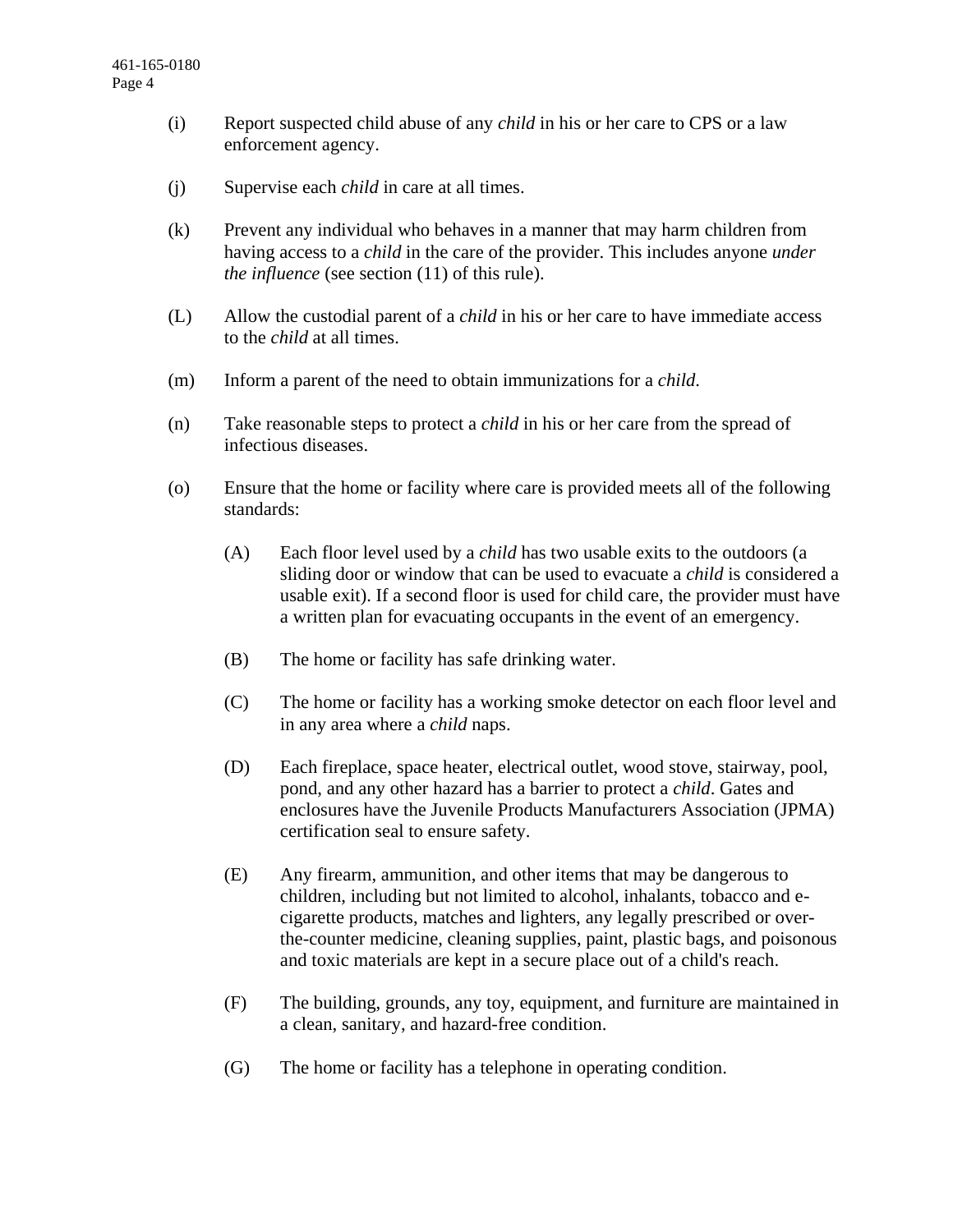461-165-0180 Page 5

- (H) No one may smoke or carry any lighted smoking instrument, including ecigarettes or vaporizers, in the home or facility or within ten feet of any entrance, exit, window that opens, or any ventilation intake that serves an enclosed area, during child care operational hours or anytime child care children are present. No one may use smokeless tobacco in the home or facility during child care operational hours or anytime child care children are present. No one may smoke or carry any lighted smoking instrument, including e-cigarettes and vaporizers, or use smokeless tobacco in motor vehicles while child care children are passengers.
- (I) No one may consume alcohol or use controlled substances (except legally prescribed and over-the-counter medications) or marijuana (including medical marijuana) on the *premises* (see section (11) of this rule) during child care operational hours or anytime child care children are present. No one *under the influence* of alcohol, controlled substances (except legally prescribed and over-the-counter medications) or marijuana (including medical marijuana) may be on the *premises* during child care operational hours or anytime child care children are present. No one may consume alcohol or use controlled substances (except legally prescribed and overthe-counter medications) or marijuana (including medical marijuana) in motor vehicles while child care children are passengers.
- (J) Is not a half-way house, hotel, motel, shelter, or other temporary housing such as a tent, trailer, or motor home. The restriction in this paragraph does not apply to licensed (registered or certified) care approved in a hotel, motel, or shelter.
- $(K)$  Is not a structure
	- (i) Designed to be transportable; and
	- (ii) Not attached to the ground, another structure, or to any utilities system on the same *premises*.
- (L) Controlled substances (except lawfully prescribed and over-the-counter medications), marijuana (including medical marijuana, marijuana edibles, and other products containing marijuana), marijuana plants, derivatives, and associated paraphernalia may not be on the premises during child care operational hours or anytime child care children are present.
- (p) Complete and submit a new listing form every two years, or sooner at the request of the Department, so that the Department may review the provider's eligibility.
- (q) Provide evidence of compliance with the Department's administrative rules, upon request of Department staff.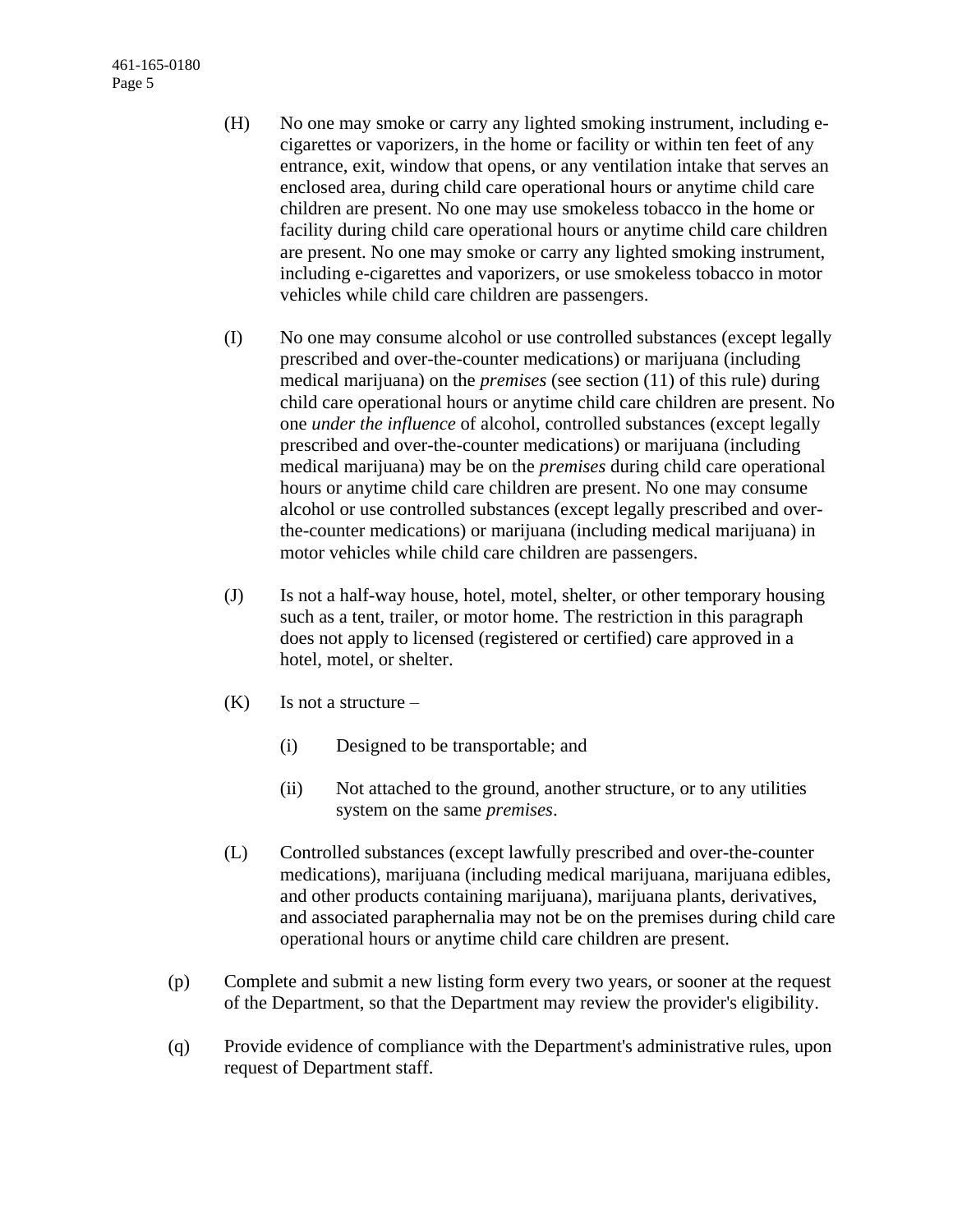- (r) Complete registration for the CCBAT system within 45 days of the date of the registration notice.
- (s) Comply with state and federal laws related to child safety systems and seat belts in vehicles, bicycle safety, and crib standards under 16 CFR 1219 and 1220.
- (t) Place infants to sleep on their backs.
- (u) Not hold a medical marijuana card; or distribute, grow, or use marijuana (including medical marijuana) or any controlled substance (except lawfully prescribed and over-the-counter medications).
- (8) Child Care providers who are License Exempt or Registered Family Child Care Providers with the Office of Child Care (OCC) of the Oregon Department of Education (ODE) under OAR 414-205-0000 to 414-205-0170 must complete the "Basic Child Care Health and Safety" two- hour, web-based training or the three-hour Oregon Kids Healthy and Safe (OKHS) classroom training prior to being approved by the Department.
	- (a) Prior to June 16, 2014, a provider who sends the Department a Child Care Provider Listing and Provider Information Sheet (DHS 7494) with a revision date of March 2013, or those who attempt to take the web-based training but are unable due to technical difficulties at the training site, will not be failed for not meeting this training requirement.
	- (b) License Exempt or Registered Family Child Care Providers who are exempt from this training are those who state at least one of the following:
		- (A) English is a second language.
		- (B) No internet access is available.
- (9) A child care provider not subject to certification or registration with the Office of Child Care (OCC) of the Oregon Department of Education (ODE) under OAR 414-205-0000 to 414-205-0170, 414-300-0000 to 414-300-0440, or 414-350-0000 to 414-350-0250, must complete an orientation provided by the Department or a Child Care Resource and Referral agency within 90 days of being approved by the Department if he or she:
	- (a) Receives funds from the Department; and
	- (b) Begins providing child care services after June 30, 2010, or resumes providing child care services, after a break of more than one year that began after June 30, 2010.
- (10) Child care providers and any individual supervising, transporting, preparing meals, or otherwise working in the proximity of child care children and those completing daily attendance and billing records shall not be *under the influence*.